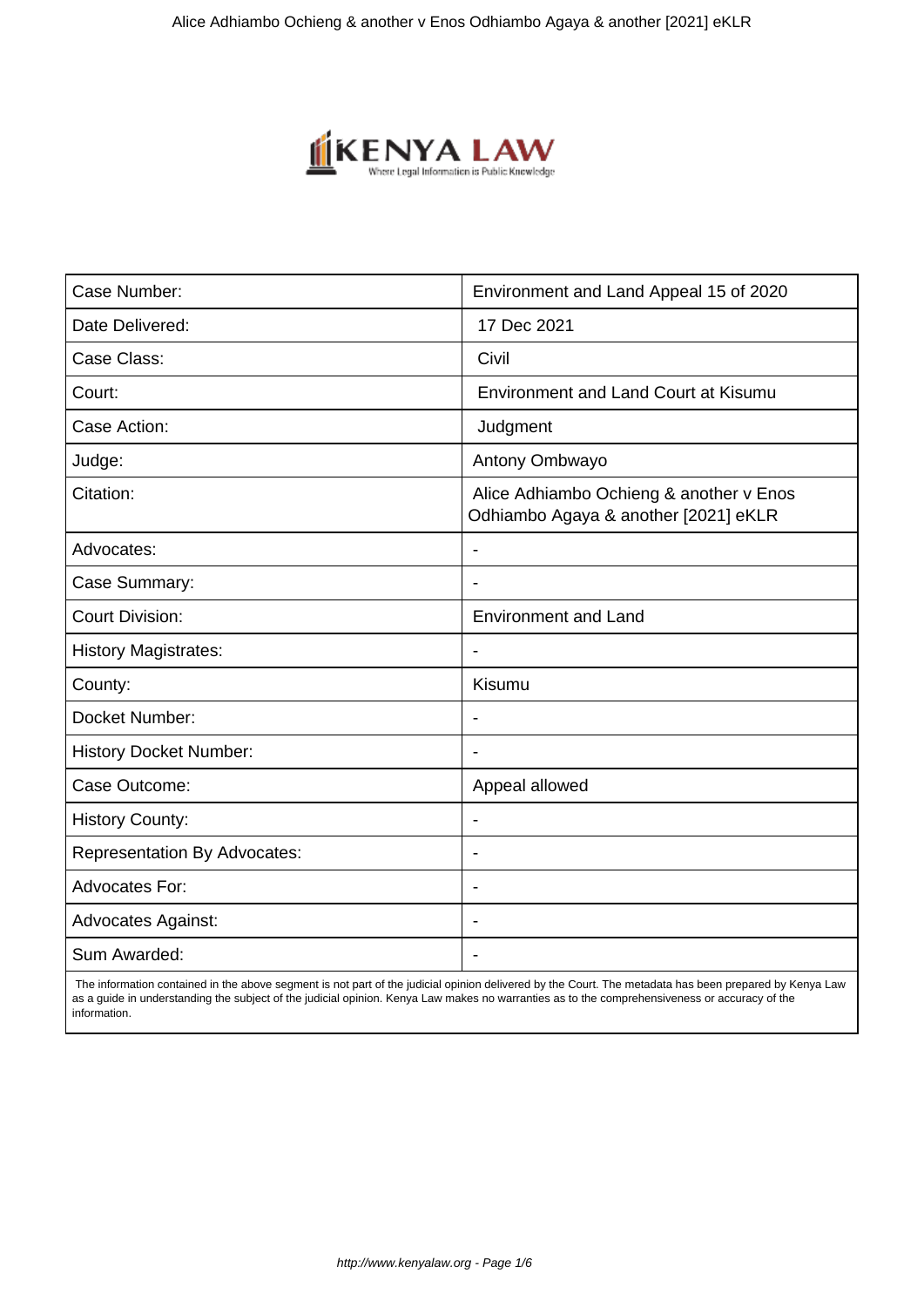## **REPUBLIC OF KENYA**

## **IN THE ENVIRONMENT AND LAND COURT AT KISUMU**

## **ELCA CASE NO.15 OF 2020**

|--|--|

**ROSE AKOTH ATIENO........................................................................2ND APPELLANT**

## **VERSUS**

**ENOS ODHIAMBO AGAYA......................................................1ST RESPONDENT**

**RIHCHARD AGAYA BONGO..............................................2ND RESPONDENT**

*(Being an Appeal against the whole of the Judgment delivered*

*on the 13th day of February 2020 by Hon. P. Olengo, SPM in the*

*Senior Principal Magistrate's Court at Nyando ELC Case No. 95 of 2018)*

# **JUDGEMENT**

Alice Adhiambo Ochieng and Rose Akoth Atieno (hereinafter referred to as the Appellants) have come to this court against Enos Odhiambo Agaya and Richard Agaya Bongo in an appeal against the whole of the Judgment delivered on 15/2/2020 by Hon. P. Olengo SPM in the Senior Magistrates Court at Nyando ELC case no. 95 of 2018. The Appellants have appealed on the grounds that:-

**1. The learned magistrate erred in law and/or in fact in failing to make a finding whether the appellants had proved their case against the respondents.**

**2. The learned magistrate erred in law and/or in fact in paying little, if any, regard to the evidence adduced by, and submissions of, the appellants.**

**3. The learned magistrate erred in law and/or in fact in refusing to grant the orders sought by the appellants.**

**4. The learned magistrate erred in law and/or in escaping his jurisdiction as the Environment and Land Court and instead becoming a legal adviser for the respondents.**

**5. The learned magistrate erred in law and/or in finding that the respondents put up a good defence to the appellants' suit.**

The appellants seek orders that the appeal be allowed and the Judgment of the Learned Magistrate and decree extracted be overturned and or set aside. Moreover, that the costs of this appeal and the trial court be borne by the respondents.

The appellants case in the lower court was that on or around 16/5/2018, the appellants were duly registered, through transmission, as the joint proprietors of land parcel number Kisumu/Katho/1875, measuring approximately 1.9 hectares and located in Kabuto Village, Kotieno Sub-location, Nyando Sub- County in Kisumu County (hereinafter referred to as the suit property). The current value of the suit property is approximately Kshs. 1,000,000/-. The immediate previous registered joint proprietors of the suit property were the late Ocheing Asugo and Lusi asugo. They were duly registered as such on or around 27/10/2008.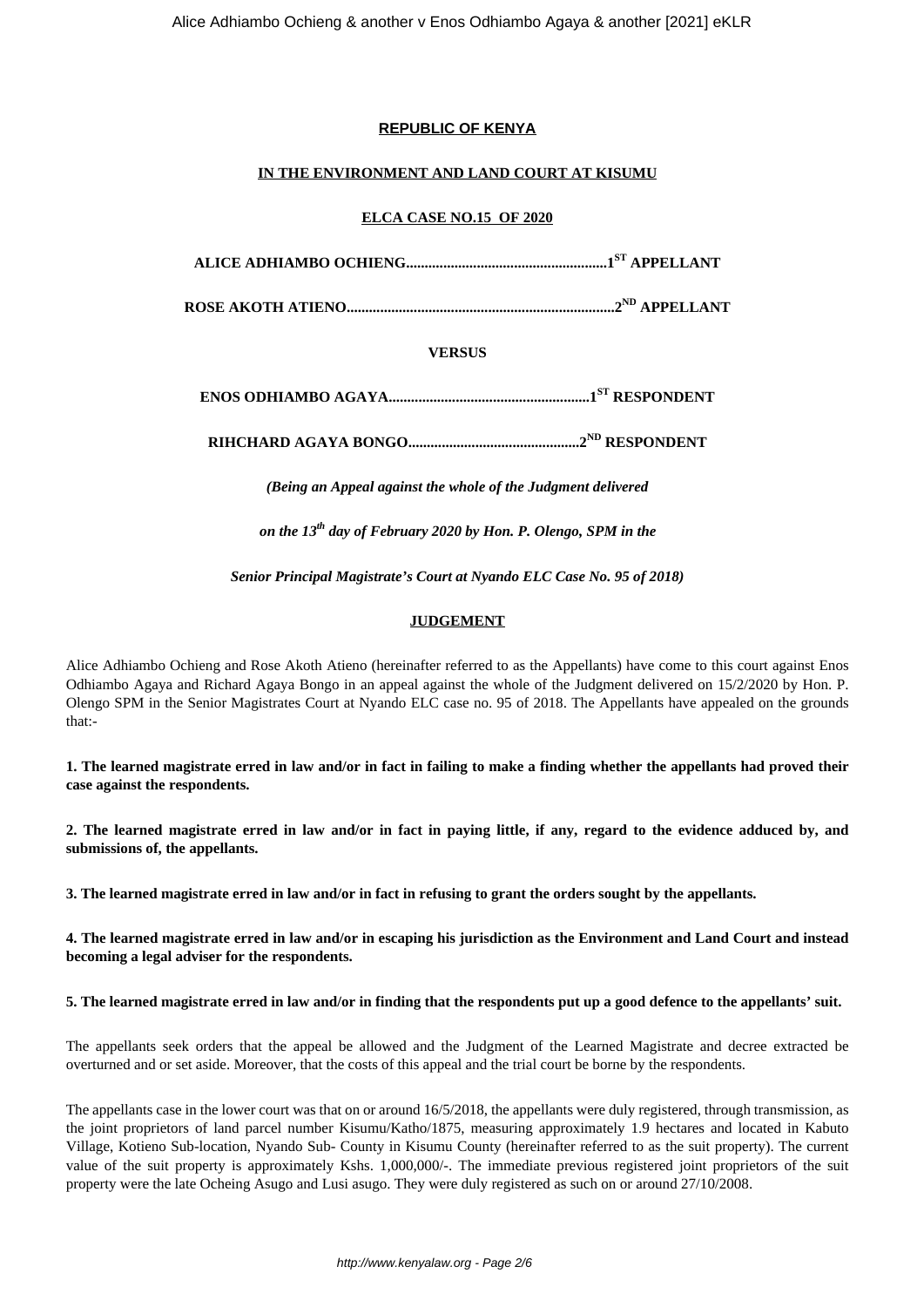The said late Ochieng Asugo and Lusi Asugo were the 1<sup>st</sup> plaintiff's husband and step-mother in law respectively. Further, the said late Ocheing Asugo and Lusi Asugo were the 2<sup>nd</sup> plaintiff's step-brother in law and mother in law respectively.

The appellants claimed that from on or around 2015 to date, the 1<sup>st</sup> respondent, without any colour of right and/or legal basis, intentionally trespassed on the suit property including but not limited to erecting a home, and living, thereon. However, many efforts by the appellants or their agents to get the 1<sup>st</sup> respondent to vacate the suit property and stop any further acts of trespass have been futile.

The  $2<sup>nd</sup>$  respondent has also unlawfully trespassed on the suit property including but not limited to tiling the suit property. However, the 2<sup>nd</sup> respondent has failed or refused or neglected to stop his said acts of trespass despite many requests made to him by the appellants or their agents. The said trespass on the suit property by the respondents, jointly and/or severally, have threatened or breached or stifled or frustrated or extinguished the respondents' redress from the Court.

In the lower court the appellants prayed for an order of permanent injunction prohibiting the  $1<sup>st</sup>$  respondent and  $2<sup>nd</sup>$  respondent, personally and/or their heirs or agents or anybody whatsoever described acting on their behalf, from whatsoever trespassing on or prejudicing the plaintiffs' proprietary rights in land parcel number KISUMU/KATHO/1875 and an order that the 1<sup>st</sup> respondent personally and/or his heirs or agents or anybody whatsoever described acting through him, do demolish and remove the structures the 1<sup>st</sup> respondent or his heirs have erected on, and do vacate, the appellants' land parcel number KISUMU/KATHO/1875 within 90 days of the order of this Honourable Court, and if 1<sup>st</sup> respondent defaults to do so the Officer Commanding Ahero Police Station do supervise the immediate eviction of the 1<sup>st</sup> respondents from the appellants' land parcel KISUMU/KATHO/1875.

The Respondents filed a joint written statement of defence stating that they entered into a sale agreement in respect of all the parcel of land known as Kisumu/Katho/1875 with the original owner one Salina Lucy Asugo in the year 1978. That the consideration thereof were herds of cattle which the said SALINA used to pay dowry for her sons Peter Asugo (deceased) and one Emmanuel Oliech. That pursuant to the said agreement, Richard Agaya, the 2nd respondent herein took possession and occupation of the aforesaid land in the year 2000.

That the said Richard Agaya gave a portion of the suit parcel of land to his son Enos Odhiambo, the  $1<sup>st</sup>$  defendant herein as inheritance and the said Enos Odhiambo has subsequently developed his portion and put up a home on the said parcel of land.

That Salina Lucy Asugo (now deceased) estate has yet to be administered or no one has since taken out letters of Administration. That the registration of Ochieng Asugo and Lusi Asugo as the proprietors of all that parcel of land known as Kisumu/Katho/1875 was procured by fraud.

The respondents stated that they had lived on the suit parcel of land uninterrupted since birth todate. The  $2<sup>nd</sup>$  Respondent stated that he acquired the suit land through a valid contract of sale and he is a stranger to the rights claimed by the appellants.

When the matter came up for hearing PW 1 Alice Odhaimbo Ochieng, the  $1<sup>st</sup>$  appellant stated that on or about  $16/5/2018$ , they were duly registered, through transmission, as the joint proprietors of a parcel of land known as KISUMU/KATHO/1875, measuring approximately 1.9 hectares and located in Kabuto village, Kotieno Sub-Location, Nyando Sub-County in Kisumu County (hereinafter referred to as the suit property). The current value of the suit property is approximately Kshs. 1,000,000.

The immediate previous registered joint proprietors of the suit property were the late Ocheing Asugo and Lusi Asugo, who were duly registered as such on or around 27/10/2008. The said the late Ocheing Asugo and Lusi Asugo were her husband and stepmother in law respectively.

From on or around 2015 to date, the 1<sup>st</sup> defendant, without any colour of right and/or legal basis, intentionally trespassed on the suit property including but not limited to erecting a home, and living, thereon. However, many efforts by the plaintiffs or their agents to get the 1<sup>st</sup> respondent to vacate the suit property and stop any further acts of trespass have been futile.

The  $2<sup>nd</sup>$  respondent has also unlawfully trespassed on the suit property including but not limited to tiling the suit property. However, the 2nd respondent has failed or refused or neglected to stop his said acts of trespass despite many requests made to him by the plaintiffs or agents of the appellants.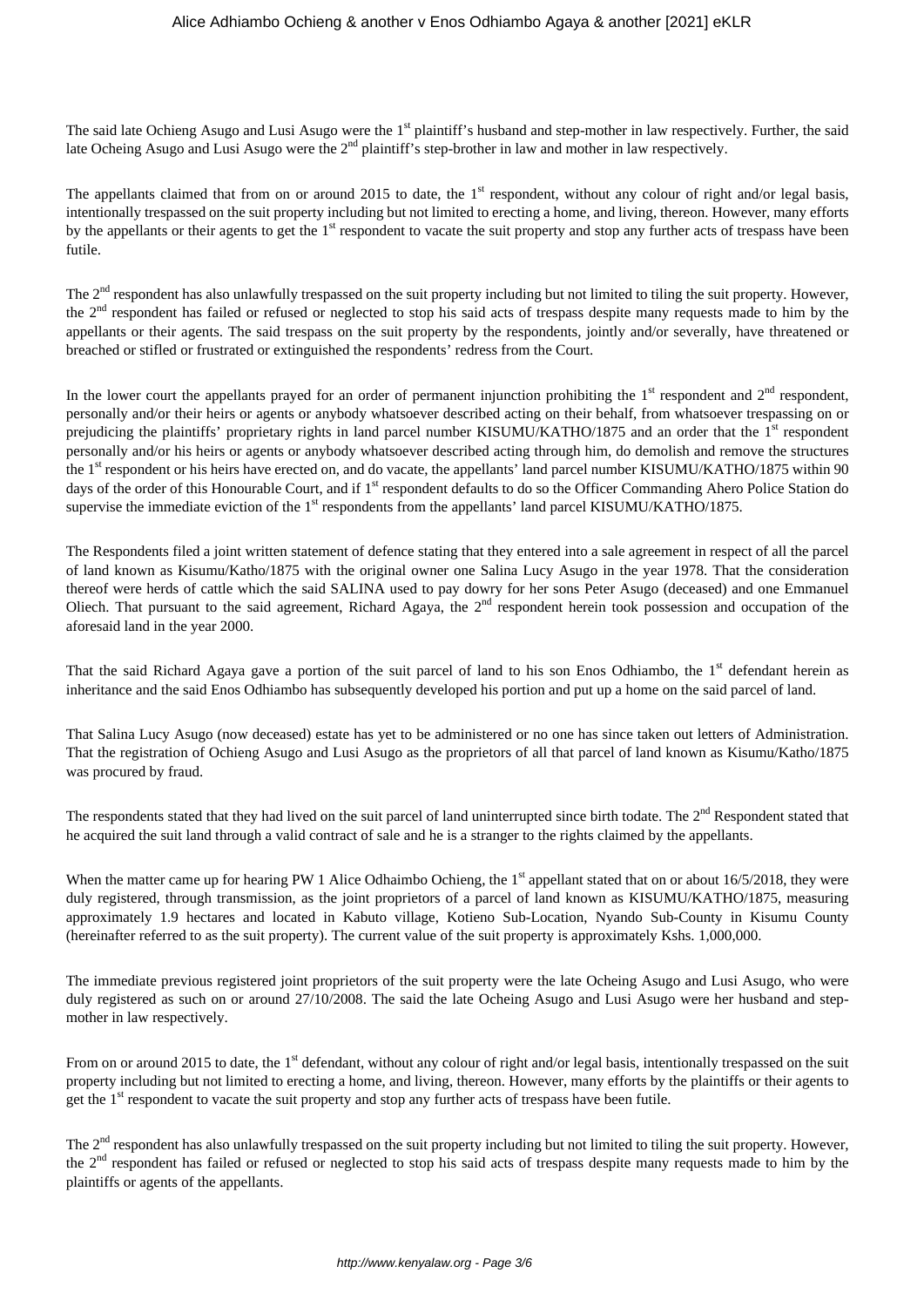PW2, Rose Akelo Atieno reiterated the evidence of the PW1.

PW3 testified that he borders the land in question and that Alice and Rose are the owners of the land.

PW4, relied on the statement and on cross-examinations he testified that he has known the parties since childhood and that the 2<sup>nd</sup> Respondent has been tilling the land and his sons put up a home on the land.

PW5, Joshua Buto relied on his statements which was adopted as evidence in chief and stated that the land belongs to the appellants but the 1<sup>st</sup> Respondent went and built a house on the land and the 2<sup>nd</sup> Respondent cultivated on the land.

The  $1<sup>st</sup>$  respondent on his part relied on his statement which was adopted as evidence in chief. The  $1<sup>st</sup>$  respondent testified as DW1 and the gist of his evidence was that he bought the land from one Salina Lucy Asugo by giving 3 heads of cattle. On cross examination, he states that the agreement is in writing. He purchased a portion of the land. His son has stayed on the land for 19 years.

The  $2<sup>nd</sup>$  Respondent testified as DW2 and adopted the witness statement as evidence in chief. He states that his father gave him the land and he constructed a house in the year 2000.

On cross examination by counsel for appellants he reiterated that he has been on the land since the year 2000. He has a brother called Gache who is older and has been on the land since the year 1998. DW3, Joshua Otieno Anyumba from Katho relied on his statement which was adopted as evidence in chief and reiterated that he was born in 1959 and found the  $2<sup>nd</sup>$  respondent tilling the land. He made his home in 1996 and found them tilling the land. In 2000, Enos put up a home on the land in dispute.

Upon hearing the case and going through evidence on record, the learned Magistrate concluded that there was no evidence that the appellants got the land through transmission after a succession cause. The respondents might not have known of the existence of a succession cause and that they could lay claim thereon. The Learned Magistrate ordered the respondents to file an application for revocation of grant issued in Nyando Succession cause No. 35/2017 where their rights to the said land will be determined.

This being a first appeal, the court has a duty to reconsider and evaluate the facts and law herein. This duty was well stated in *Selle & Another v Associated Motor Boat Co. Ltd. & Others (1968) EA 123* in the following terms:

*"I accept counsel for the respondent's proposition that this court is not bound necessarily to accept the findings of fact by the court below. An appeal to this court from a trial by the High Court is by way of retrial and the principles upon which this court acts in such an appeal are well settled. Briefly put they are that this court must reconsider the evidence, evaluate it itself and draw its own conclusions though it should always bear in mind that it has neither seen nor heard the witnesses and should make due allowance in this respect. In particular, this court is not bound necessarily to follow the trial judge's findings of fact if it appears either that he has clearly failed on some point to take account of particular circumstances or probabilities materially to estimate the evidence or if the impression based on the demeanour of a witness is inconsistent with the evidence in the case generally (Abdul Hammed Saif v Ali Mohamed Sholan (1955), 22 E.A.C.A. 270).*

The Court of Appeal for East Africa took the same position in *Peters v Sunday Post Limited [1958] EA 424* where Sir Kenneth O'Connor stated as follows:

*It is a strong thing for an appellate court to differ from the finding, on a question of fact, of the judge who tried the case, and who has had the advantage of seeing and hearing the witnesses. An appellate court has, indeed, jurisdiction to review the evidence in order to determine whether the conclusion originally reached upon that evidence should stand. But this is a jurisdiction which should be exercised with caution; it is not enough that the appellate court might itself have come to a different conclusion. I take as a guide to the exercise of this jurisdiction the following extracts from the opinion of their Lordships in the House of Lords in Watt v Thomas (1), [1947] A.C. 484.*

*"My Lords, before entering upon an examination of the testimony at the trial, I desire to make some observations as to the circumstances in which an appellate court may be justified in taking a different view on facts from that of a trial judge. For*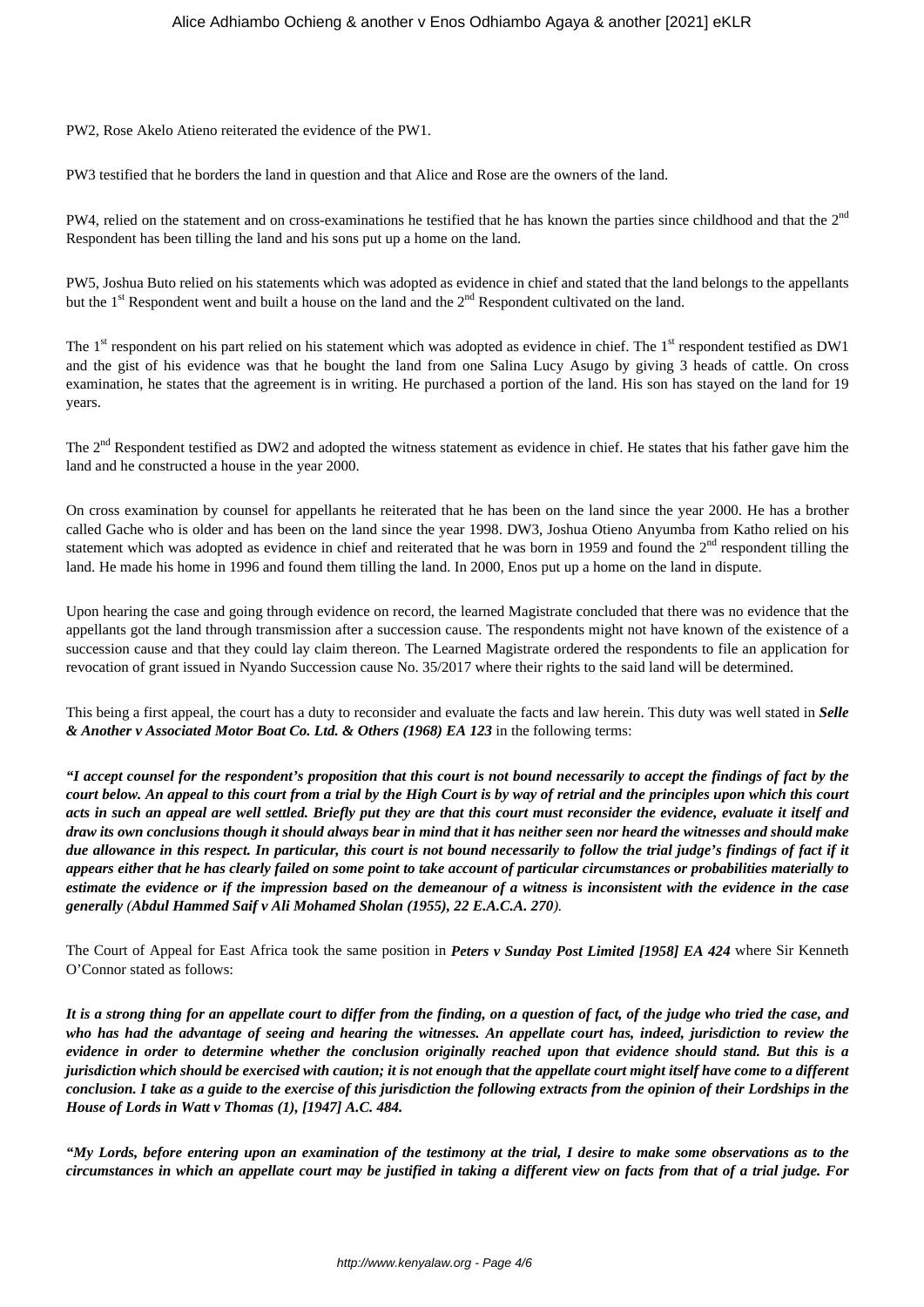*convenience, I use English terms, but the same principles apply to appeals in Scotland. Apart from the classes of case in which the powers of the Court of Appeal are limited to deciding a question of law (for example, on a case stated or on an appeal under the County Courts Acts) an appellate court has, of course, jurisdiction to review the record of the evidence in order to determine whether the conclusion originally reached upon that evidence should stand; but this jurisdiction has to be exercised with caution. If there is no evidence to support a particular conclusion (and this is really a question of law) the appellate court will not hesitate so to decide. But if the evidence as a whole can reasonably be regarded as justifying the conclusion arrived at the trial and especially if that conclusion has been arrived at on conflicting testimony by a tribunal which saw and heard the witnesses, the appellate court will bear in mind that it has not enjoyed this opportunity and that the view of the trial judge as to where credibility lies is entitled to great weight. This is not to say that the judge of first instance can be treated as infallible in determining which side is telling the truth or is refraining from exaggeration. Like other tribunals, he may go wrong on a question of fact, but it is a cogent circumstance that a judge of first instance, when estimating the value of verbal testimony, has the advantage (which is denied to courts of appeal) of having the witnesses before him and observing the manner in which their evidence is given."*

From these cases, the appropriate standard of review to be established can be stated in three complementary principles:

i. That on first appeal, the Court is under a duty to reconsider and re-evaluate the evidence on record and draw its own conclusions;

ii. That in reconsidering and re-evaluating the evidence, the first appellate court must bear in mind and give due allowance to the fact that the trial court had the advantage of seeing and hearing the witnesses testify before it; and

iii. That it is not open to the first appellate court to review the findings of a trial court simply because it would have reached different results if it were hearing the matter for the first time.

I do agree with the appellant that the Learned Magistrate erred in law and fact in failing to appreciate the facts and law. To begin with, the available facts were sufficient to demonstrate that the appellants' claim was time barred because 12 years had already lapsed from the time the respondents took possession of the land to the time the appellants came to court. It is on record from the evidence of PW2, PW3, PW4 and PW5 that the 2<sup>nd</sup> Respondent had been tilling the land whereas the 1<sup>st</sup> respondent built a home in 2000.

DW3, Joshua Otieno Anyumba who was born in 1959 gave evidence as a neighbour that he made his home in 1996 and found the respondents tilling the land. In 2000, the  $2<sup>nd</sup>$  respondent put up a home on the land in dispute.

Under the provisions of section 7 of the Limitation of Actions Act, Cap 22 Laws of Kenya, an action for the recovery of land cannot be brought after the expiry of twelve years. The law of limitation of actions is intended to protect defendants against unreasonable delay in bringing of suits against them.

#### **Section 7 of the Limitation of Action Act cap 22 laws of Kenya** states that:

## **"An action may not be brought by any person to recover land after the end of twelve years from the date on which the right of action accrued to him or, if it first accrued to some person through whom he claims, to that person."**

The appellants claim to the suit land was commenced more than 12 years after they took possession a very crucial fact the trial court did not consider in making its decision. Had the learned magistrate considered this fact he could have dismissed the suit. The upshot of the above is that the Learned Magistrate erred in failing to make a decision in the case. This court has the power to consider and re-evaluate the evidence on record and come up with its own decision.

I do find that the lower court ought to have dismissed the suit as it was time barred. I do allow the appeal and dismiss the suit in the lower court for having been barred by statute. Each party to bear own costs both in the lower court and this court. Orders accordingly.

# **DATED, SIGNED AND DELIVERED AT KISUMU THIS 17TH DAY OF DECEMBER, 2021**